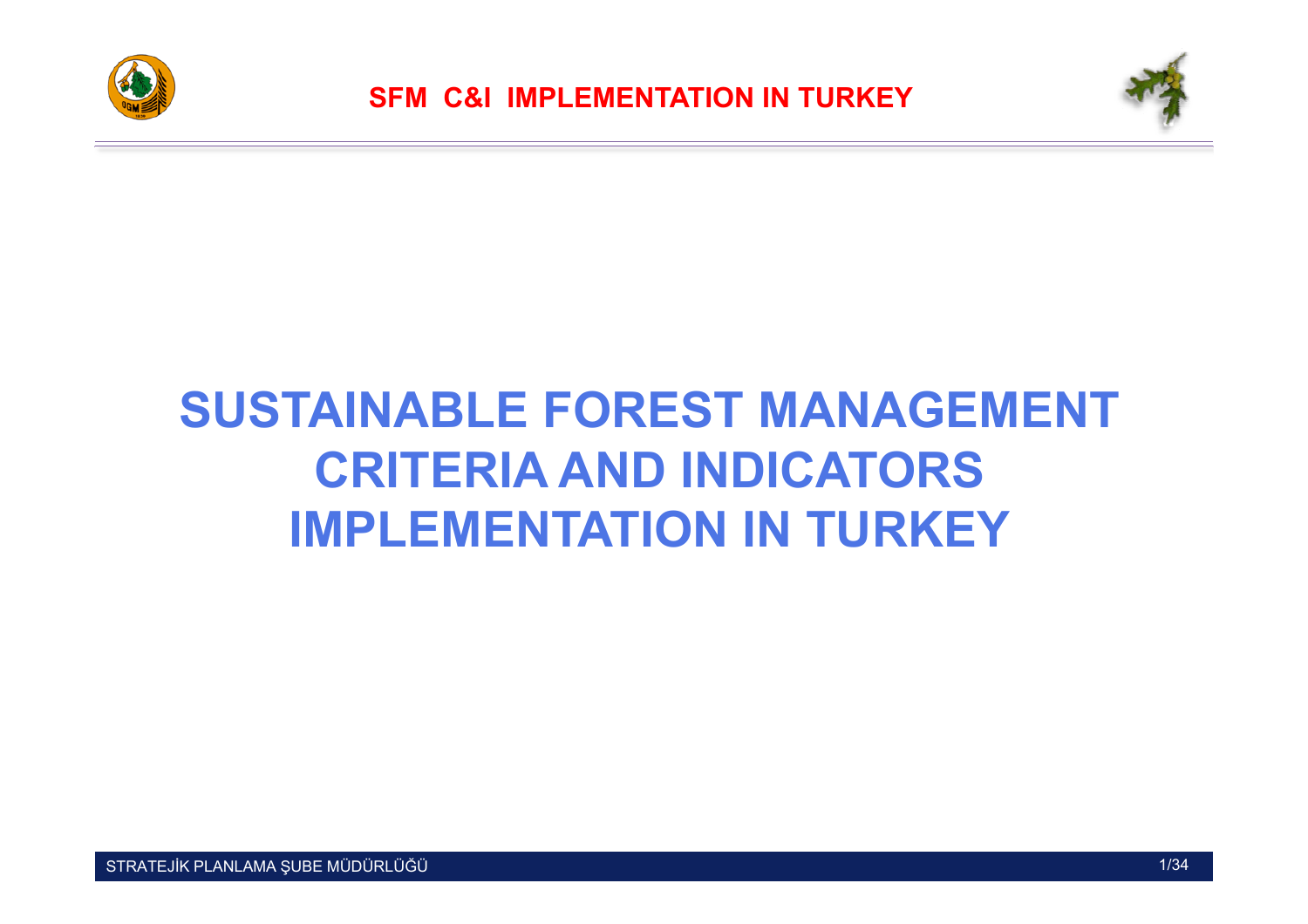



#### **Forest Resources in Turkey**

- **Elevation : 1.132 m (average)**
- **Forest area : 21,7 million ha (%27,6)**
- **Growing stock : 1,5 billion <sup>m</sup><sup>³</sup>**
- **Annual increment : 42,2 milyon m³**
- **Ownership status : % 99,9 state**

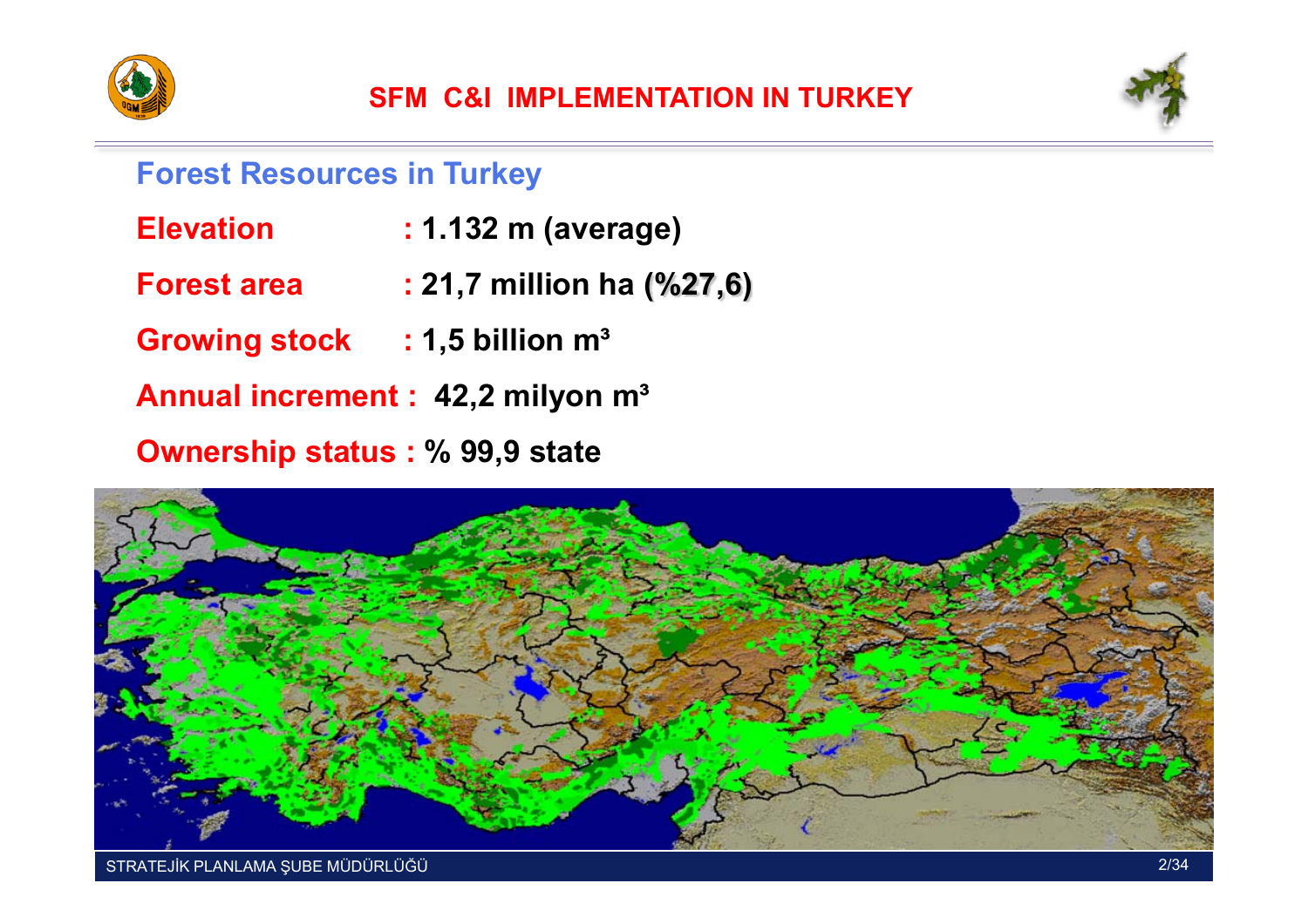



### **Legal and institutional frame**



#### **Forests in Turkey are under the assurance of the Constitution**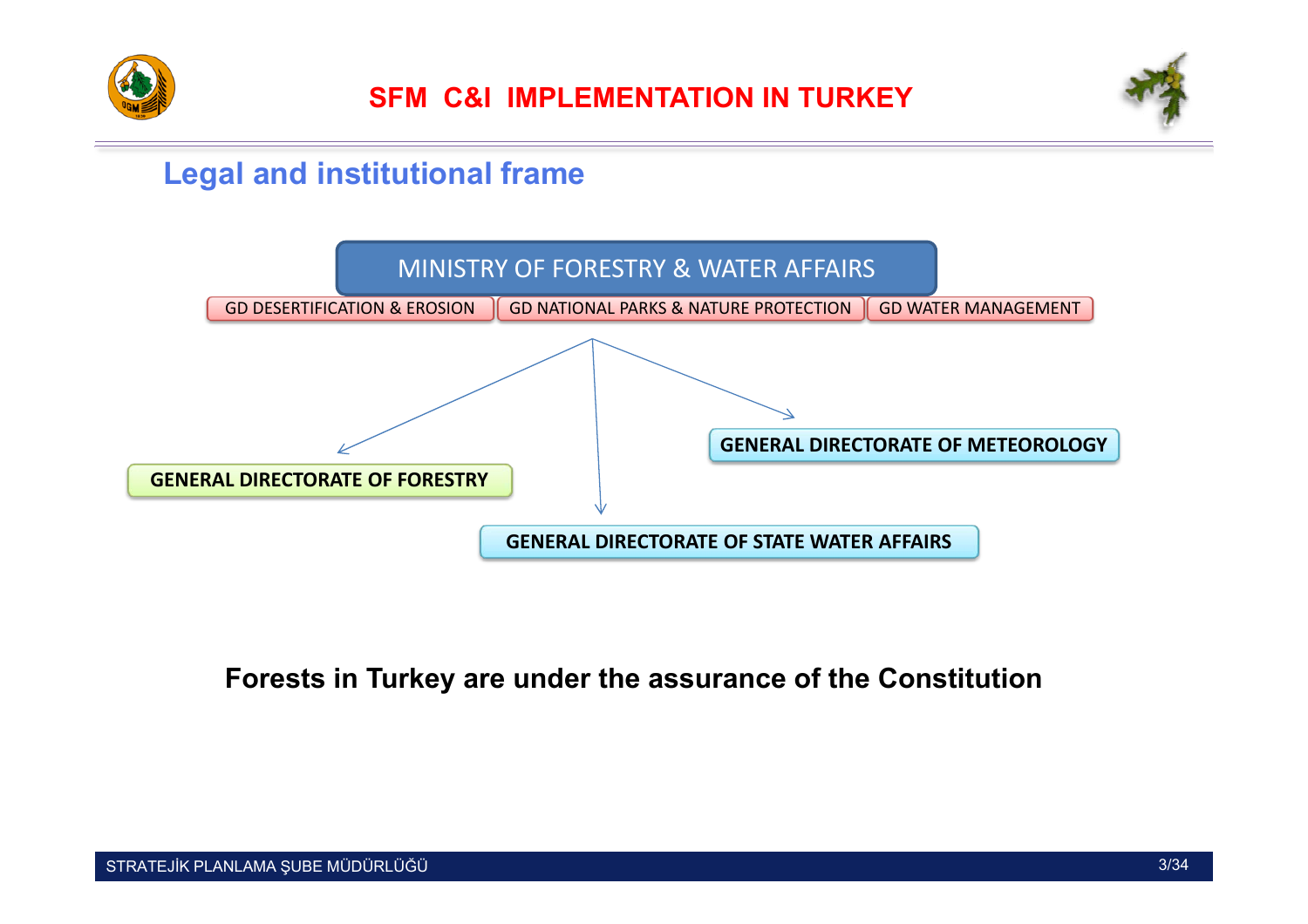



#### **GDF SFM C&I Development Process**

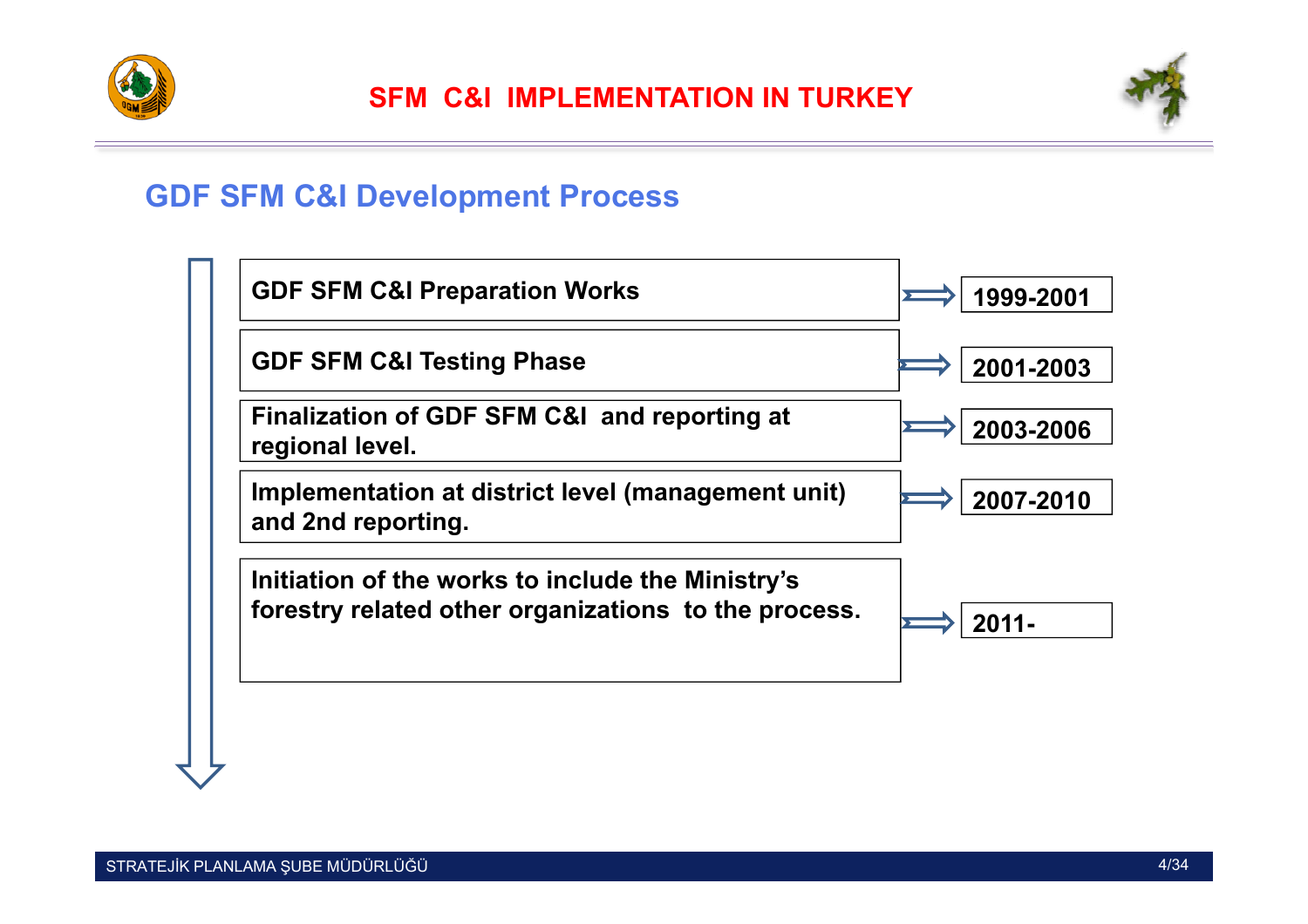



#### **GDF SFM C&I PREPARATION WORKS**

Preparation works were initiated by GDF (General Directorate of Forestry) in 1999

GDF is not the only forestry organization in Turkey

After a series of discussions, GDF decided to take the SFM C&I set designed for the Near-East as a basis, for the reason that it was broader and more suitable for Turkey

With some indicator additions to the Near East SFM C&I and some eliminations (those indicators that fell out of GDF's jurisdiction) a draft set was prepared and compiled as forms.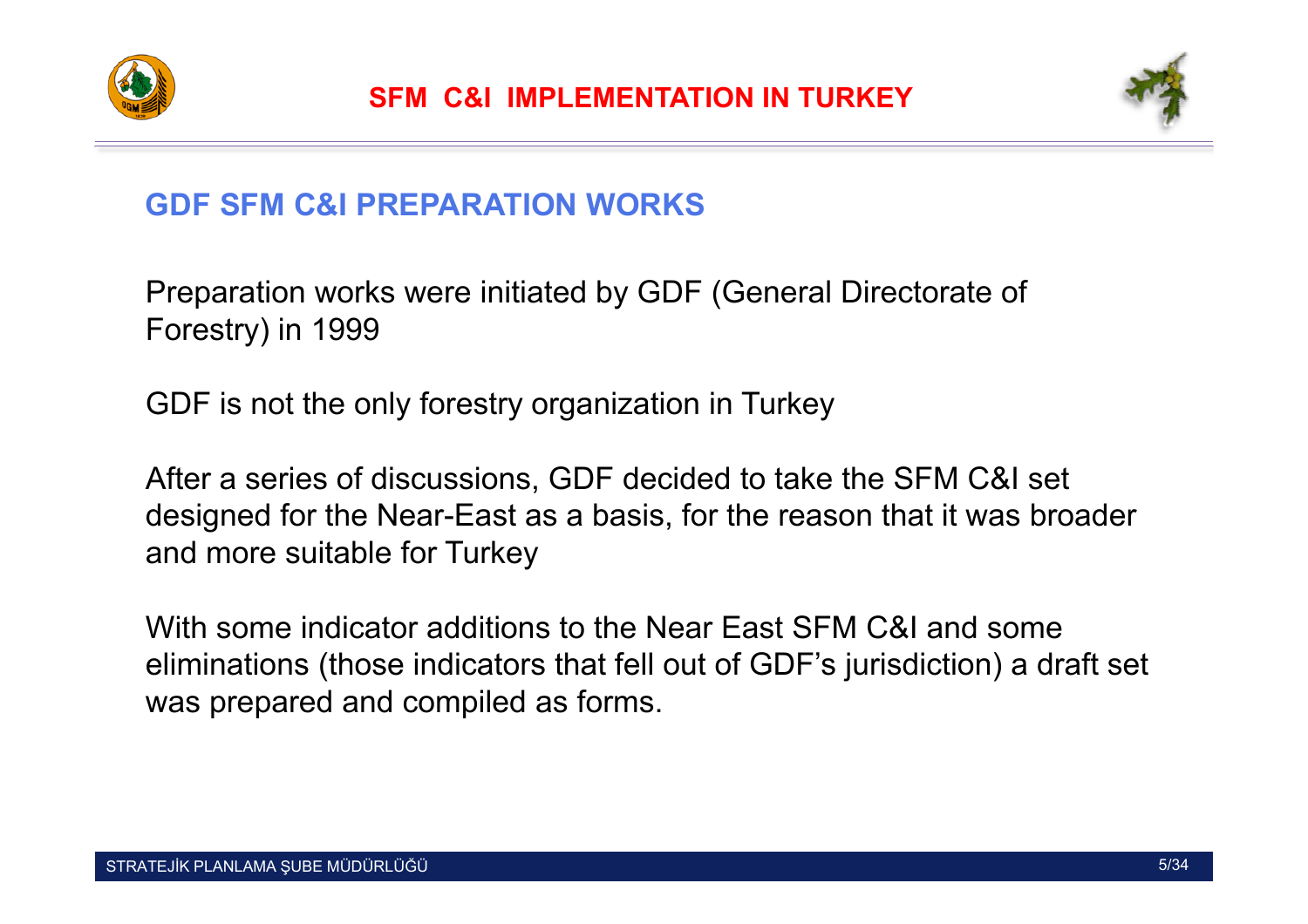



#### **GDF SFM C&I TESTING PHASE**

- ❖ The forms were sent to the regional forest management units
- Training programs were prepared and all responsible division directors were invited to these trainings (Gumuldur, Bursa)
- Finally in 2003 a workshop was arranged in Bursa, to review, discuss and finalize the SFM C&I set in participatory manner
- The set (6 criteria and 28 indicators) was sent to all stakeholders for further comments and finalized in 2003
- Then all forest management districts were asked to implement it.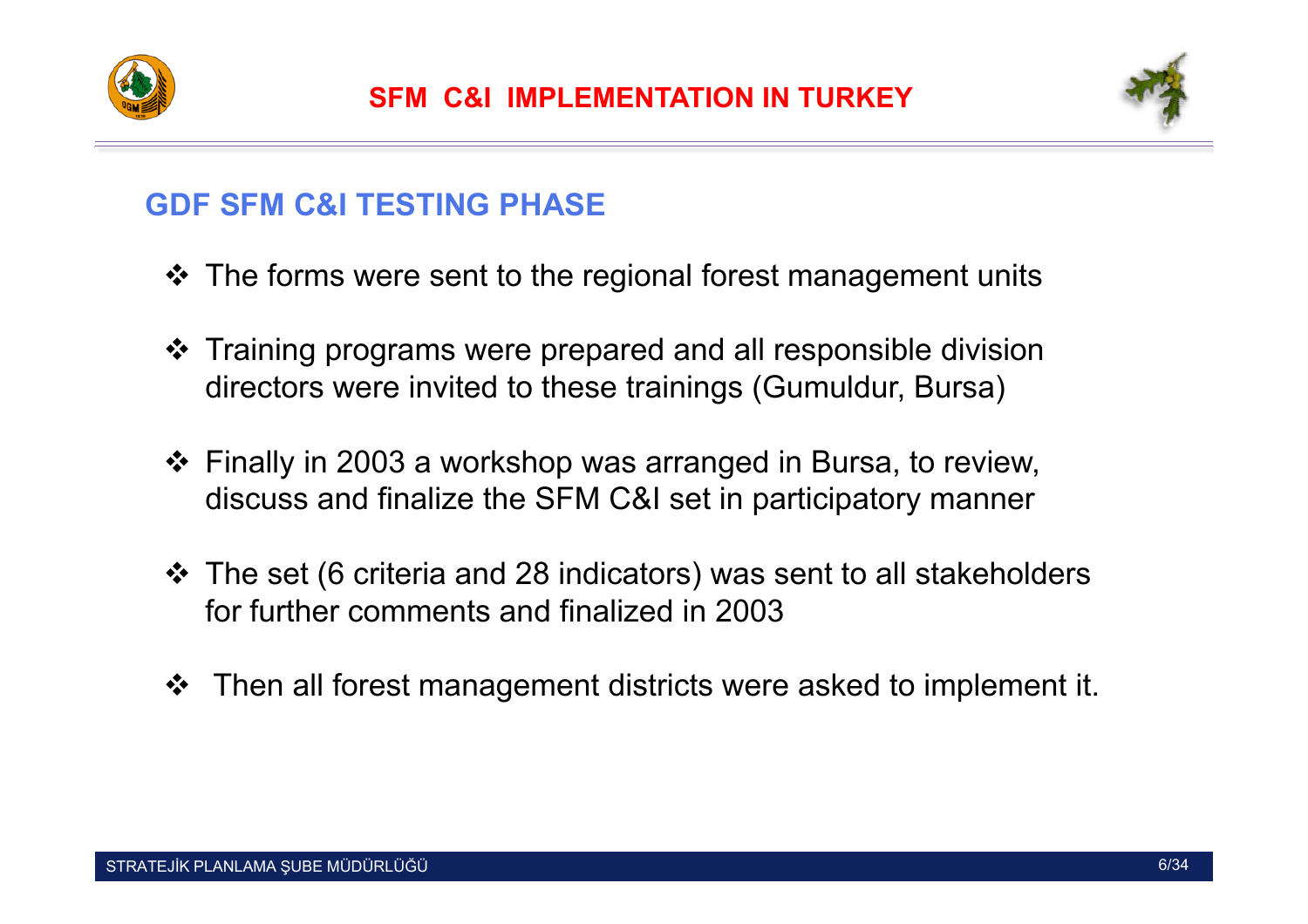



#### **Genral Directorate of Forestry SFM C&I**

| CR. 1            | <b>FOREST RESOURCES</b>             |
|------------------|-------------------------------------|
| 1.1              | Forests and other wooded land       |
| 1.2              | Growing stock, biomas, carbon stock |
| 1.3              | Increment                           |
| 1.4              | Forest area with management plan    |
| 1.5 <sub>1</sub> | Area that cadstre works completed   |

| $\mathbf{CR}.2$ | <b>BIOLOGIC DIVERSITY</b>    |
|-----------------|------------------------------|
| 2.1             | Ormanların parçalılık durumu |
| $2.2^{\circ}$   | Silvicultural tendings       |
| 2.3             | Regeneration safety          |
| 2.4             | Seed sources                 |

| CR.3 |     | <b>HEALTH AND VIABILITY OF FORESTS</b>       |
|------|-----|----------------------------------------------|
|      | 3.1 | Forests under the effects of natural factors |
|      | 3.2 | Successfull natural regeneration             |
|      | 3.3 | Encroiching and occupying                    |
|      | 3.4 | Fuel wood consumption                        |
|      | 3.5 | Forest fires                                 |
|      | 3.6 | Grazing damages                              |
|      | 3.7 | Permits and usefracts                        |

| CR.5 | PROTECTIVE AND ENVIRONMENTAL                    |
|------|-------------------------------------------------|
|      | <b>FUNCTIONS OD FORESTS</b>                     |
| 5.1  | Protected areas because of protective functions |
| 5.2  | Watershed protecting areas                      |
| 5.3  | Soil protecting areas                           |

| CR. 4 | FOREST PRODUCTION CAPACITY AND<br><b>FUNCTIONS</b> |
|-------|----------------------------------------------------|
| 4.1   | Forests managed with integrated management plans   |
| 4.2   | Wood production                                    |
| 4.3   | Balance of increment and harvesting                |
| 4.4   | Non-wood forest products                           |

| CR.6 | SOCIO ECONOMIC FUNCTIONS OF FORESTS                 |
|------|-----------------------------------------------------|
| 6.1  | Value of wood produced                              |
| 6.2  | Value of non-wood products produced                 |
| 6.3  | Employment created                                  |
| 6.4  | Forest societies and non governmental organizations |
| 6.5  | Forest crimes committed                             |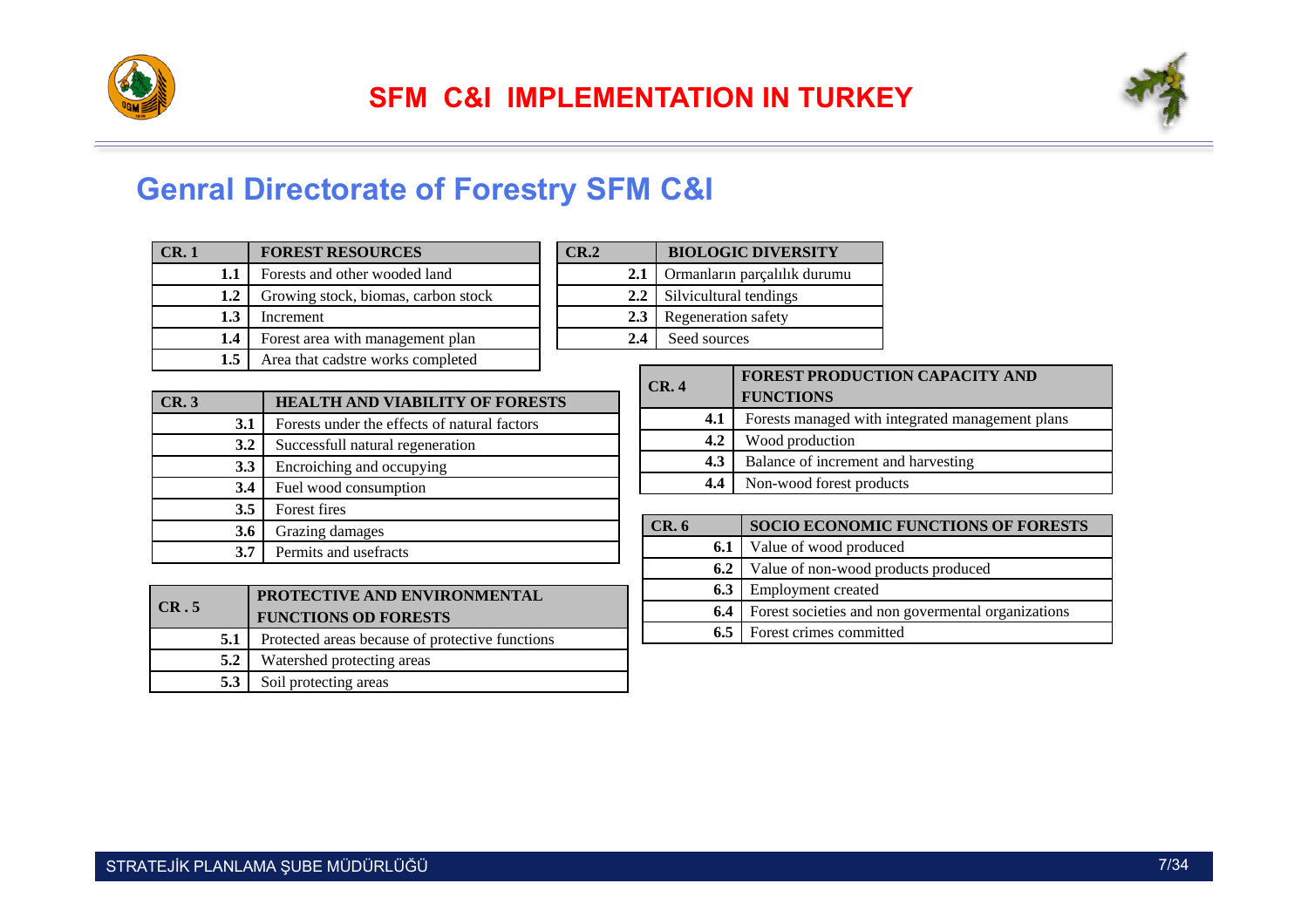



#### **GDF SFM C&I 1st REPORT, 2006**

 Two-day workshops were organized in almost all forest management units in a complete participatory manner. The attendance and interest was high.



In the first day the managers presented all indicators, and answered all questions related to the activities.

In the second day stake holders and foresters discussed the problems, proposed solutions and approved a report that would be sent to GDF

All report from workshops were compiled in a national report that was released on Internet. The report also sent to the representations of all stake holders for final comments.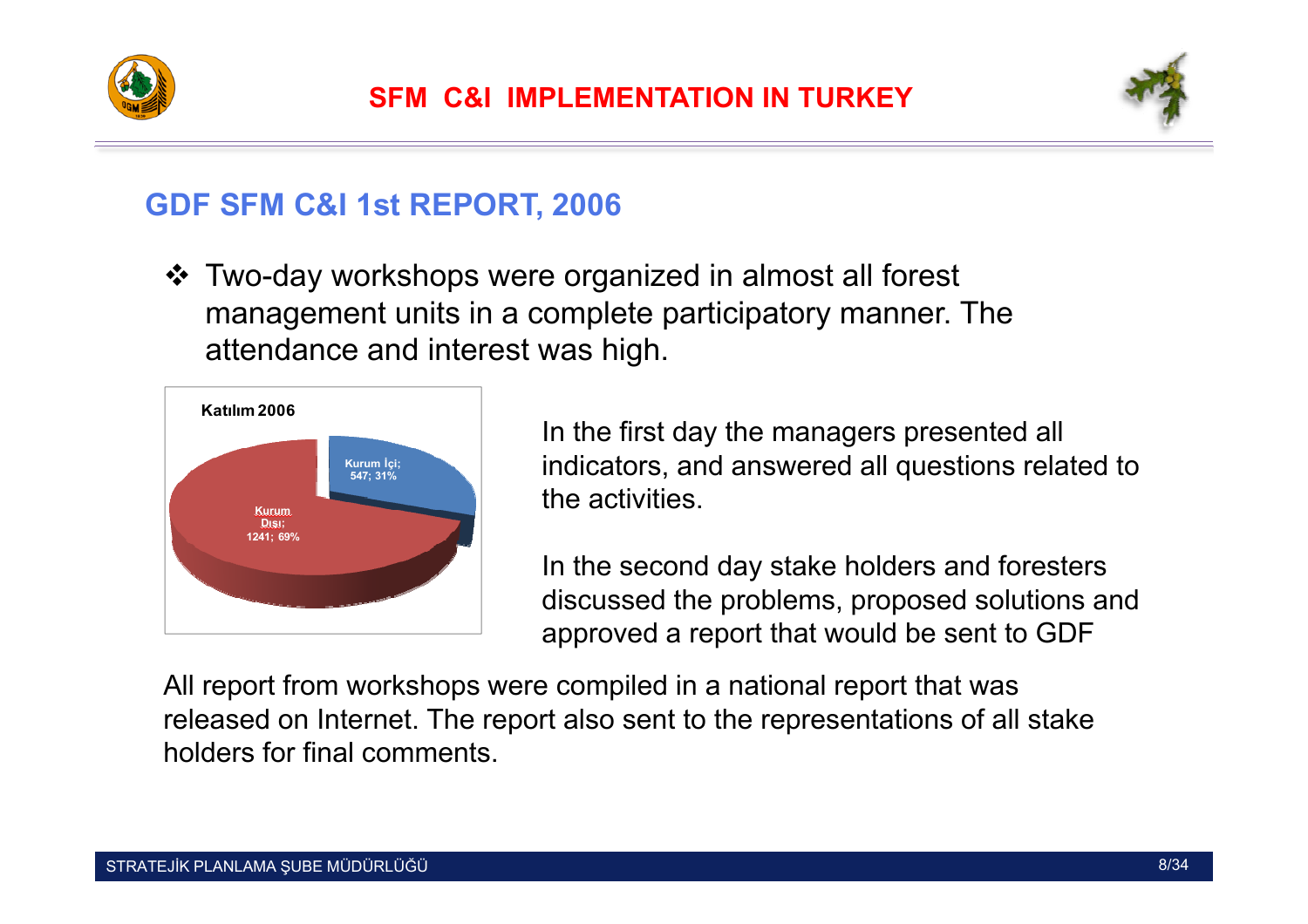



#### **GDF SFM C&I 2nd REPORT, 2008**

**GDF has gained an experience from previous model and made improvements in the implementation.** 

**First of all a very detailed concept note were prepared and sent to the forest management units, explaning what SFM C&I really meant and what were the expectations from workshops, how participation and transparancy were important and particularly the fact that implementation did not intend to inspect the success of forest districts.**

**Forest management units were also encouraged to expand the Indicators related to local specifications that might arise during the discussions.**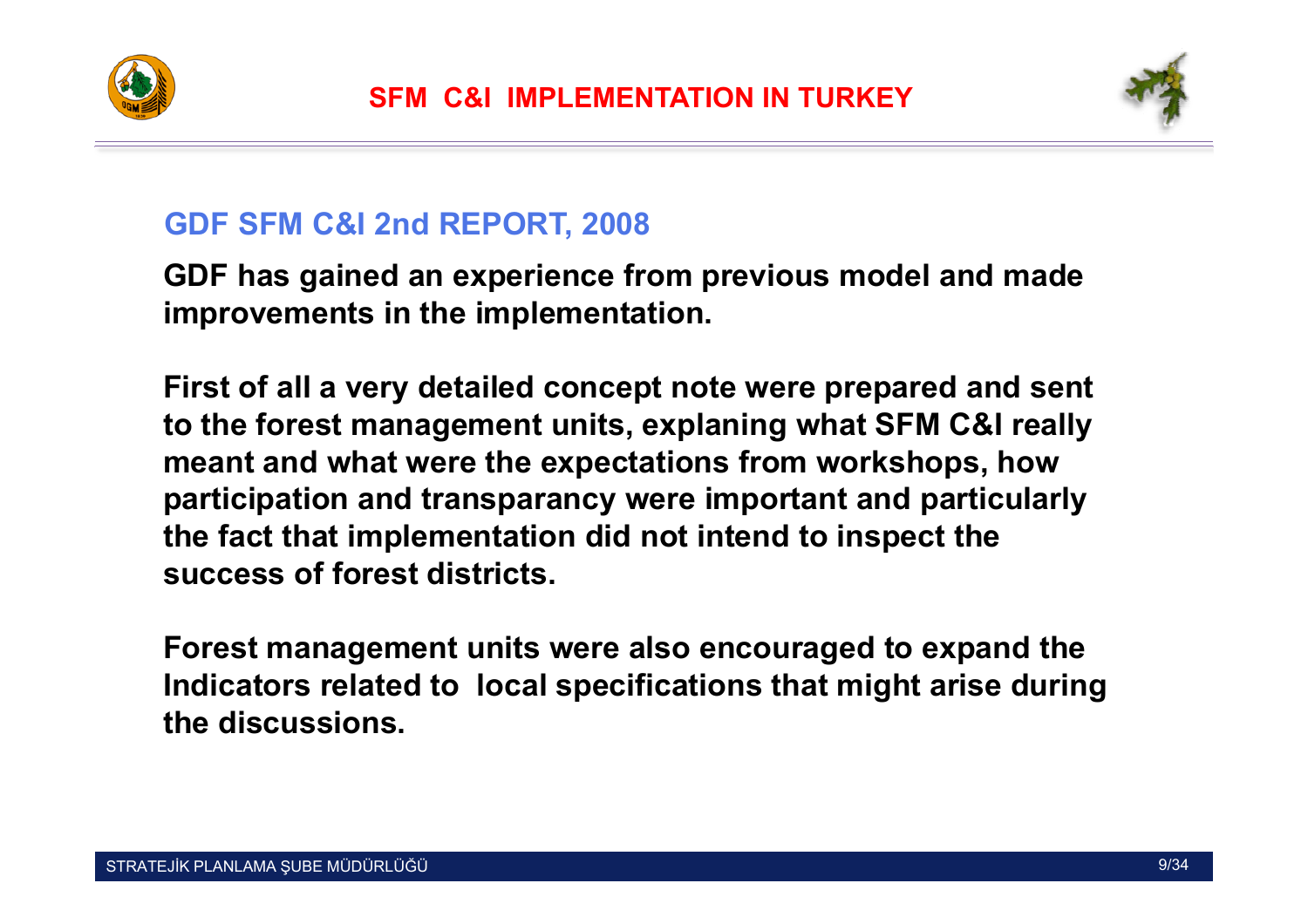



#### **GDF SFM C&I 2nd REPORT, 2008**

- **The result was even better than the first series of workshops.**
- **Almost all forest management units were marked with success some of which with praise worthy achivements.**
- **The attendance was higher than the previous workshops**

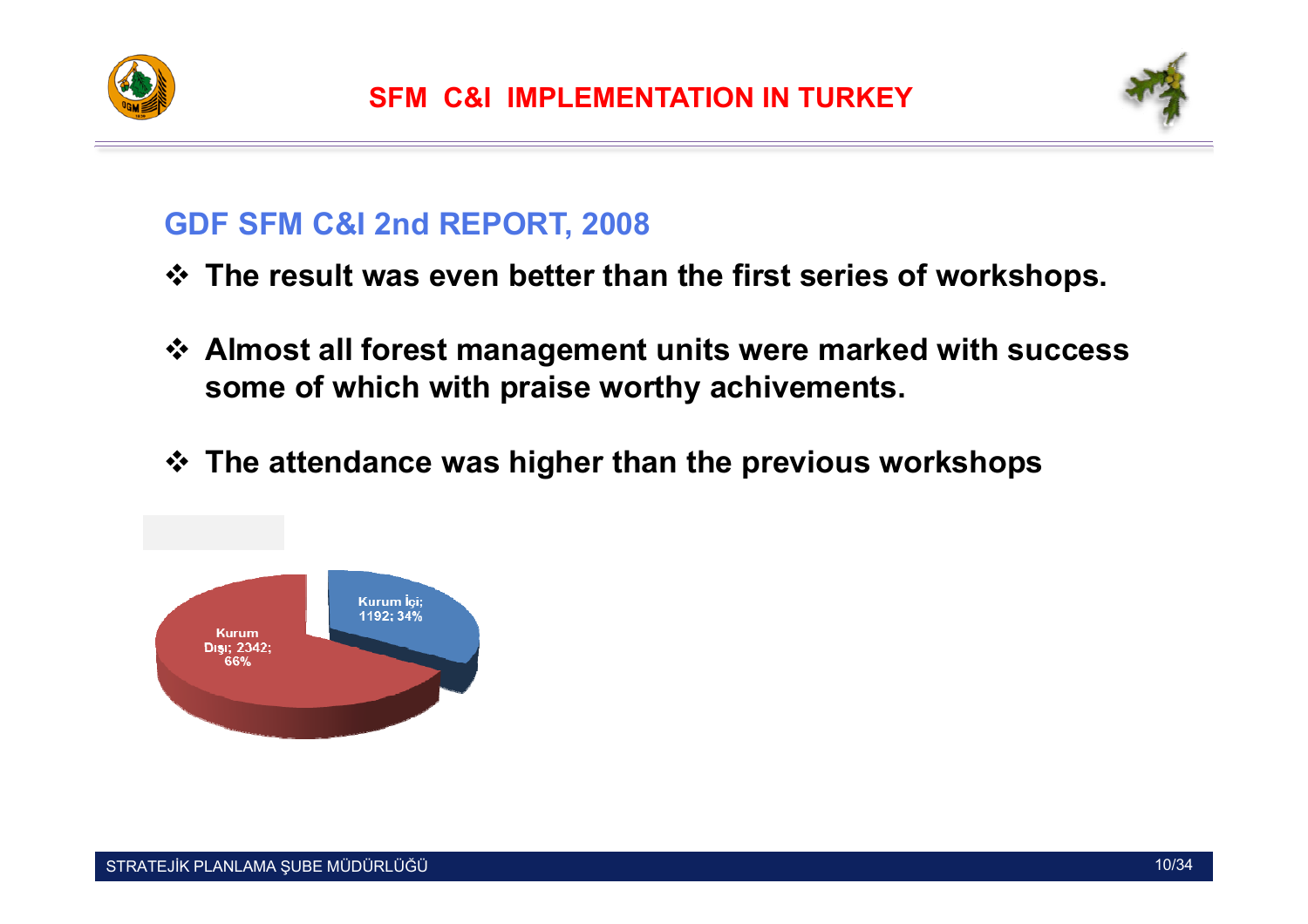



### **SUMMARY CHART OF THE RESULTS**

| <b>Criteria</b>    |                                                     | <b>Indicators</b> |                |                |                         |   |                 |  |  |
|--------------------|-----------------------------------------------------|-------------------|----------------|----------------|-------------------------|---|-----------------|--|--|
|                    |                                                     | 1                 | $\overline{2}$ | $\overline{3}$ | $\overline{\mathbf{4}}$ | 5 | $6\phantom{1}6$ |  |  |
| <b>Criterium 1</b> | <b>Forest Resources</b>                             |                   |                |                |                         |   |                 |  |  |
| <b>Criterium 2</b> | <b>Biologic Diversity</b>                           |                   |                |                |                         |   |                 |  |  |
| <b>Criterium 3</b> | <b>Health and Vitality of Forests</b>               |                   |                |                |                         |   |                 |  |  |
| <b>Criterium 4</b> | <b>Production Capacity and Functions of Forests</b> |                   |                |                |                         |   |                 |  |  |
| <b>Criterium 5</b> | <b>Protective and Environmental Functions</b>       |                   |                |                |                         |   |                 |  |  |
| <b>Criterium 6</b> | <b>Socio Economic Functions of Forests</b>          |                   |                |                |                         |   |                 |  |  |

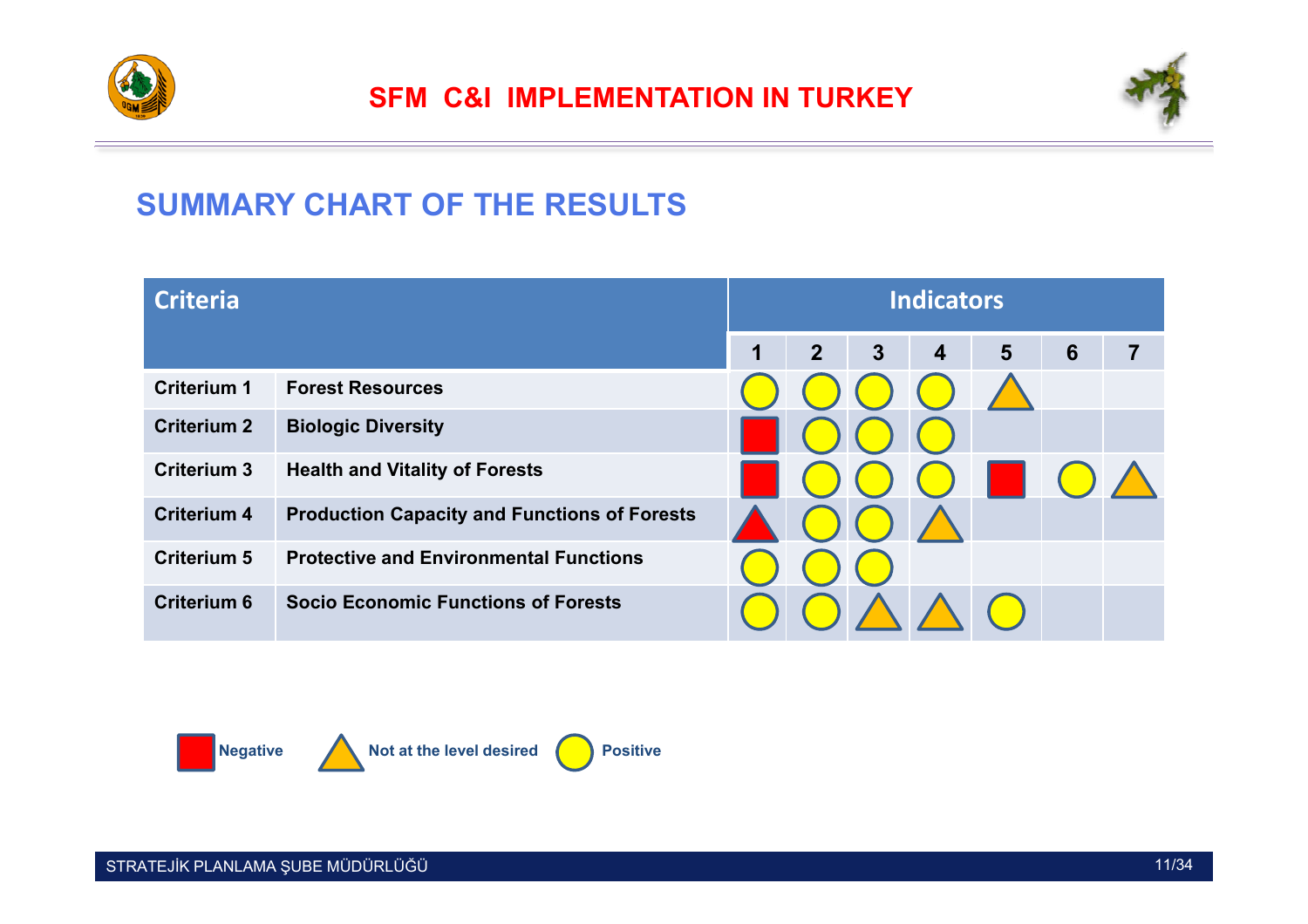



#### **STAKEHOLDER PARTICIPATION IN 2008**



Total attendance 3534 (1192 from forest organizations and 2342 stakeholders)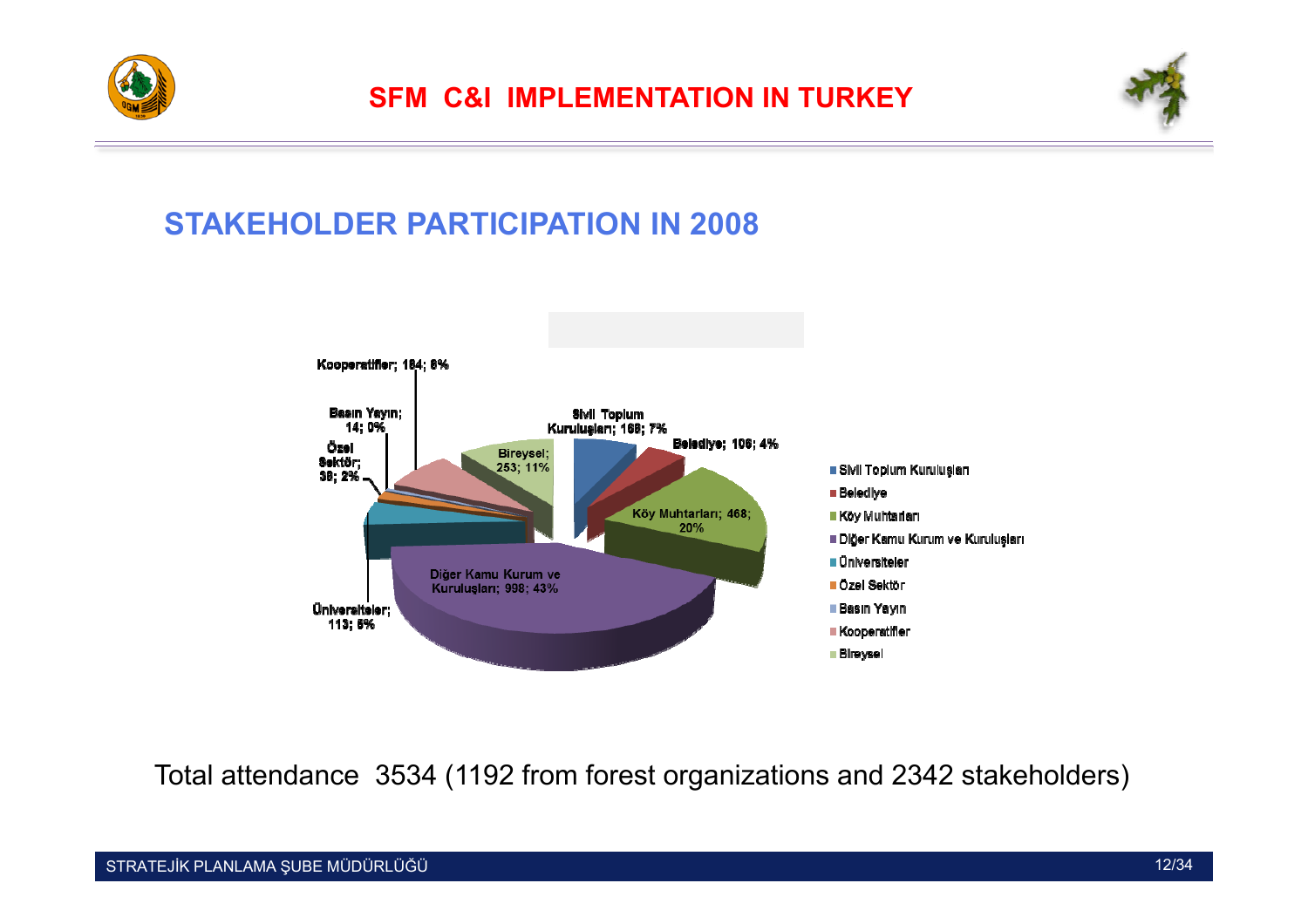



#### **RE-STRUCTURING IN THE FORESTRY ORGANIZATION**

The Ministry of Environment of Forestry was closed in 2011. Instead, the Ministry of Forestry and Water Affairs was established . This change has resulted to many subsequent functional and organizational changes in central and rural units.

General Directorate of Forestry with new functions and additions could not be able to organize workshops, most important tool of the mechanism, and reports for 2010-2012 were not prepared.

GDF, however, dealt with some pending issues such as capacity building and developing the SFM C&I set to encompass all activities. A couple of workshops were arranged. But since participation from stakeholders was very limited this didn't result in concrete outputs.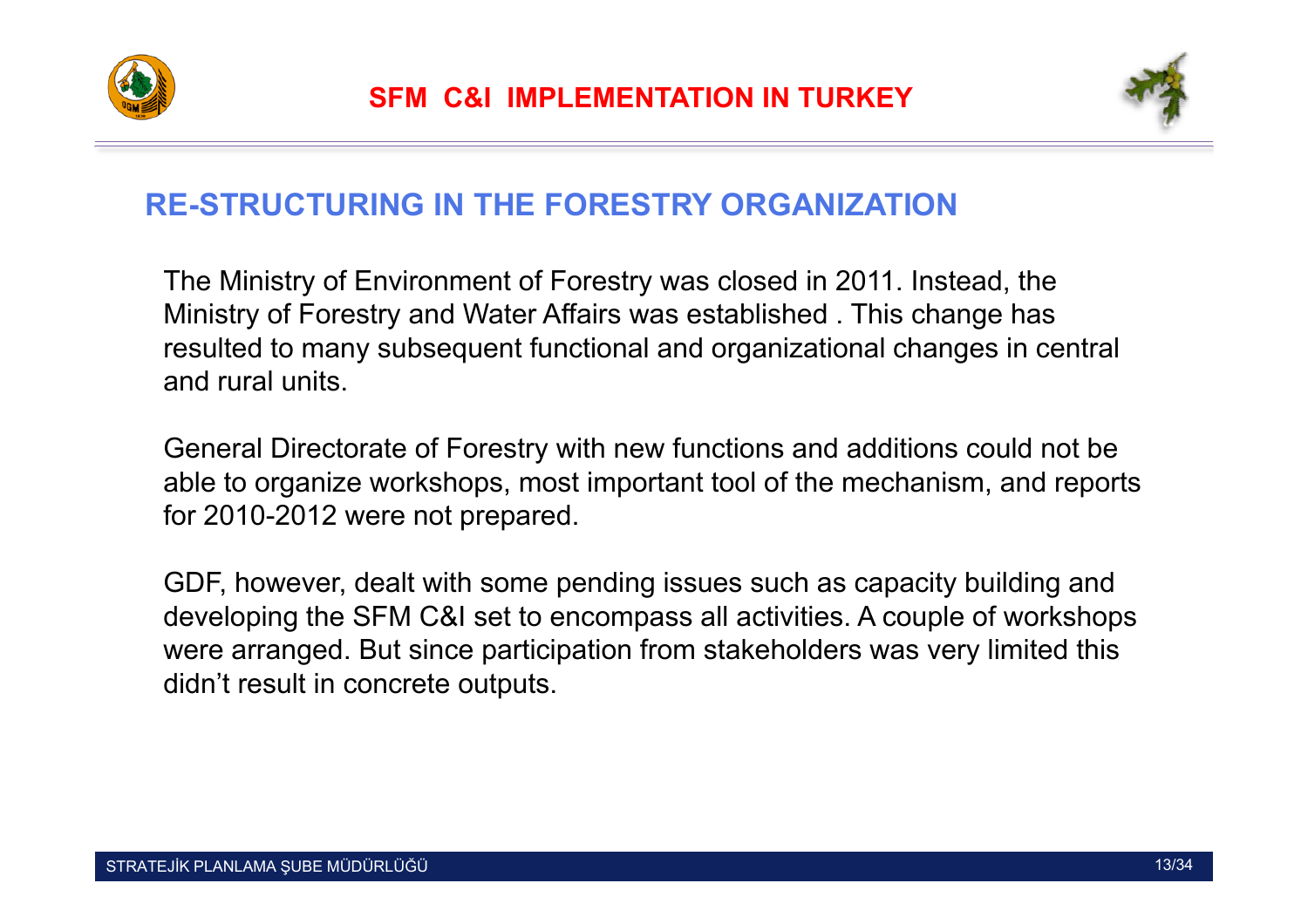



#### **LESSONS LEARNED**

C&I implementation proved to be very important tool for sustainable management of forests.

To achieve the goals, political will is certainly needed.

Participation and transparancy are the most important aspects of the implementation.

Directors of forest management units at local levels tended to control the workshops and that sometimes resulted in false reports. That's why a separate and independent monitoring and evaluation system is needed.

Many stakeholders, such as environmentalist foundations, associations and forest villagers were not able to participate in process actively because of limited resources and lack of knowledge.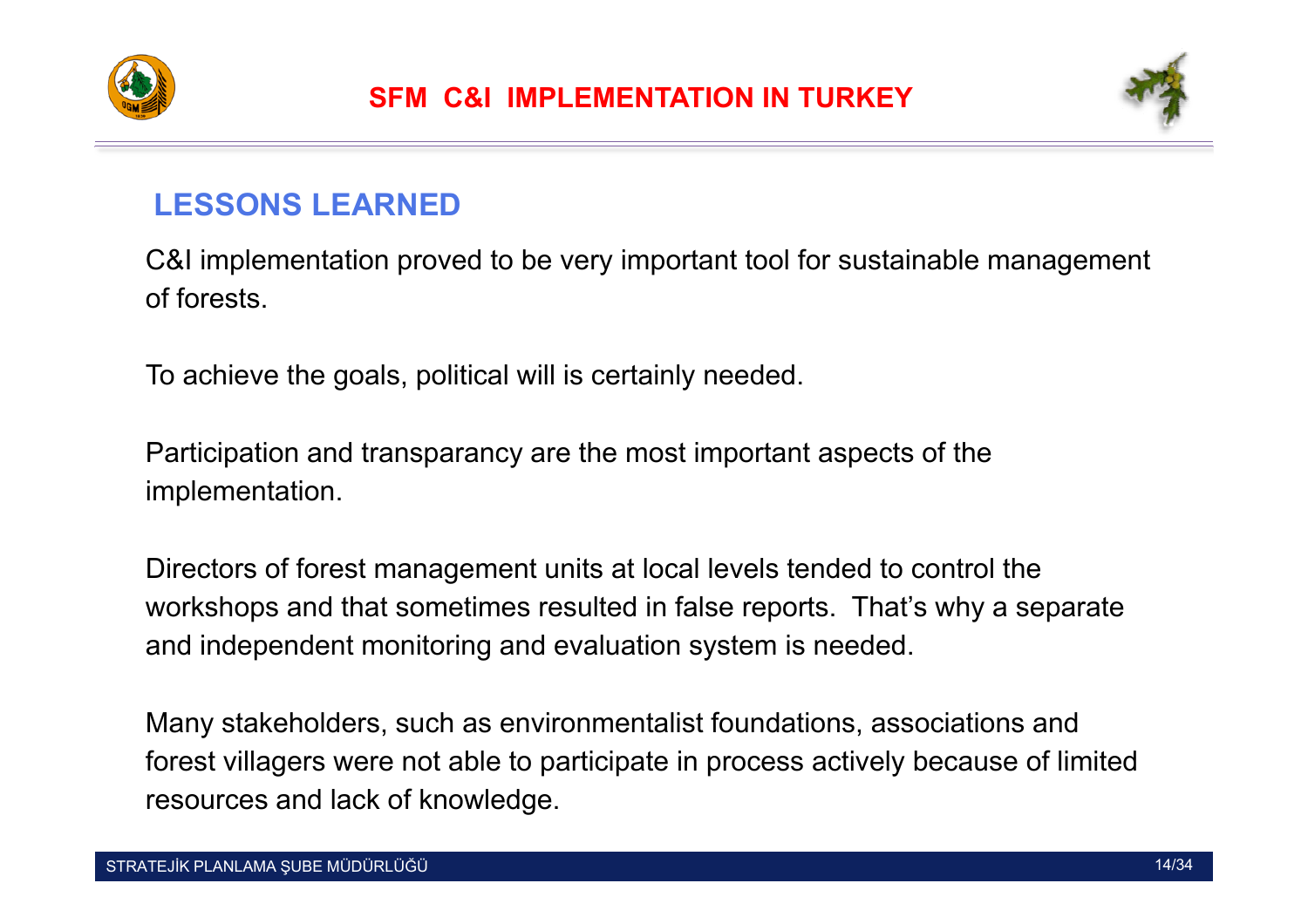



### **LESSONS LEARNED**

Contributions from universities are needed in terms of training and research.

Training of the personel is important, all foresters and managers need to be aware of the SFM C&I implementation. This is necessary for success.

So far the focus was on establishing the mechanism. Hence issues related to data collection, monitoring and assessment were ignored.

It is understood that indicators with complicated data requirements or with high costs are unfeasible.

We had difficulties in following topics: Carbon calculation, employment created, forest areas with protective function, watersheds, soil protecting forest areas.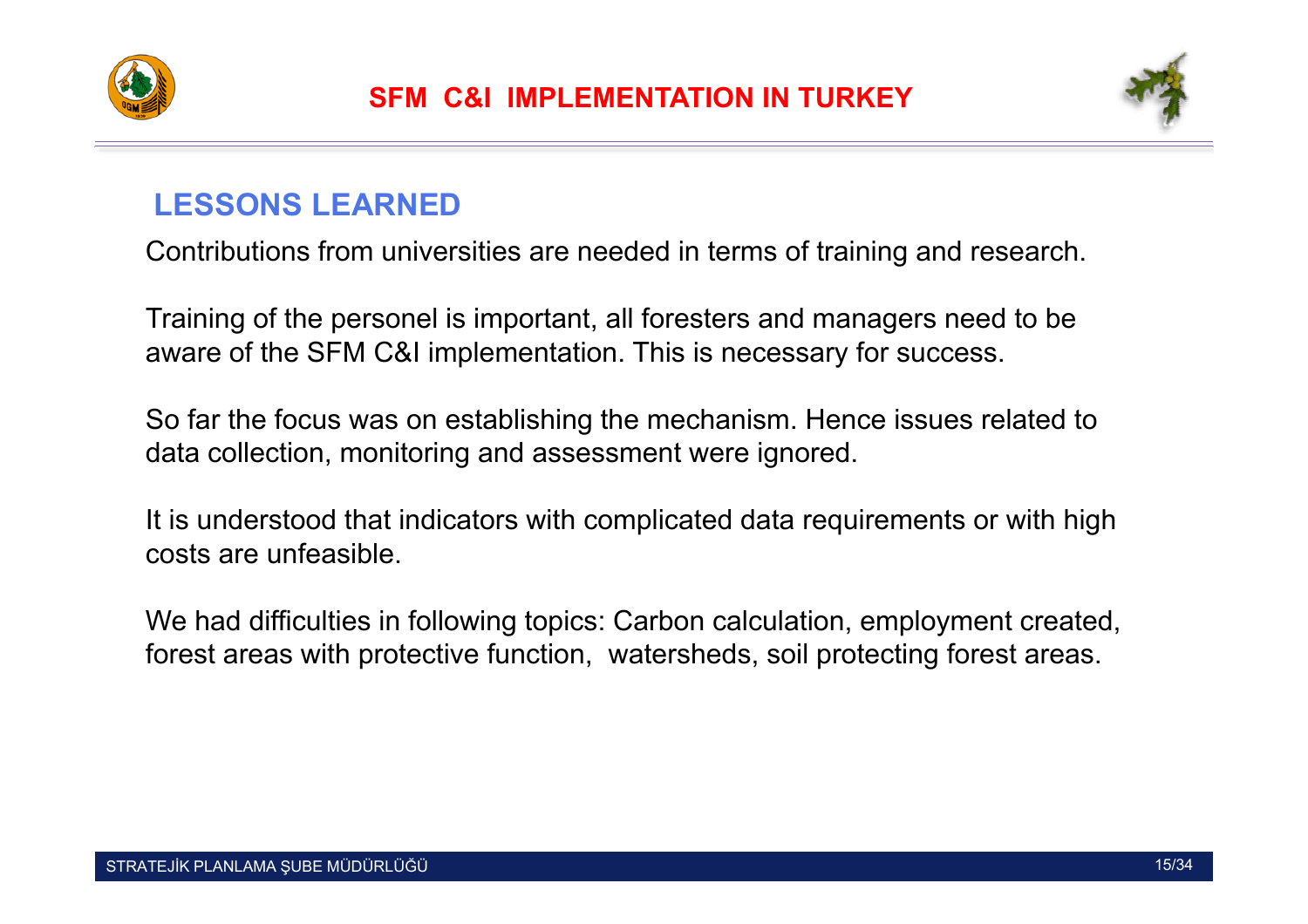



#### **THE WAY FORWARD**

The Ministry of Forestry and Water Affairs plans to :

- 1. Include other forestry organizations in the works of GDF
- 2. Enlarge SFM C&I to encompass Pan-European C&I
- 3. Establish a separate unit for monitoring and assesment
- 4. Update National Forestry Programme
- 5. Prepare a code or regulation for the implementation of SFM C&I
- 6. Compile a set of documents, hand books, guidelines for SFM C&I